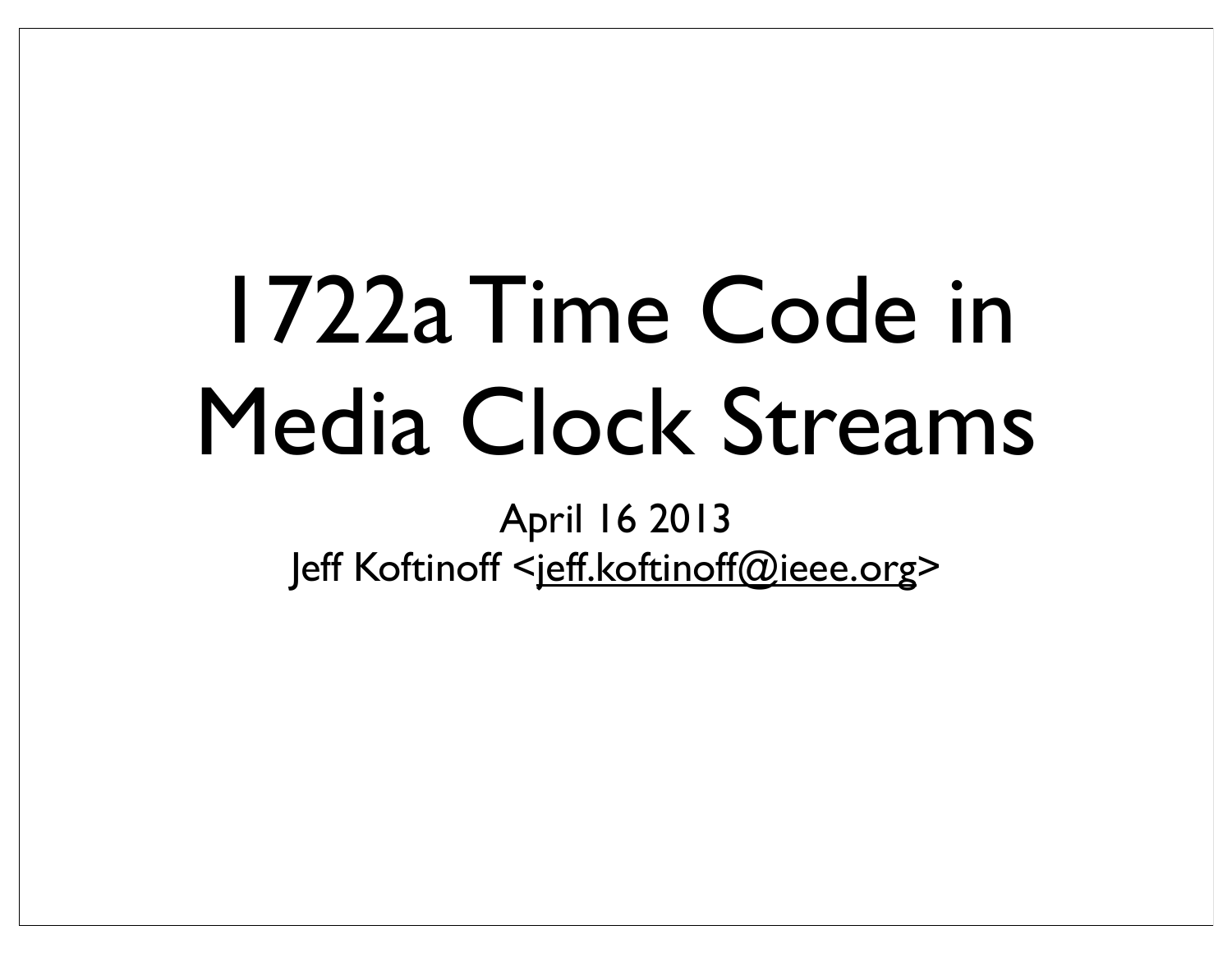#### Time Code

- A time code correlates a presentation time with a media time measurement
- AM824 supports sample counts and SMPTE time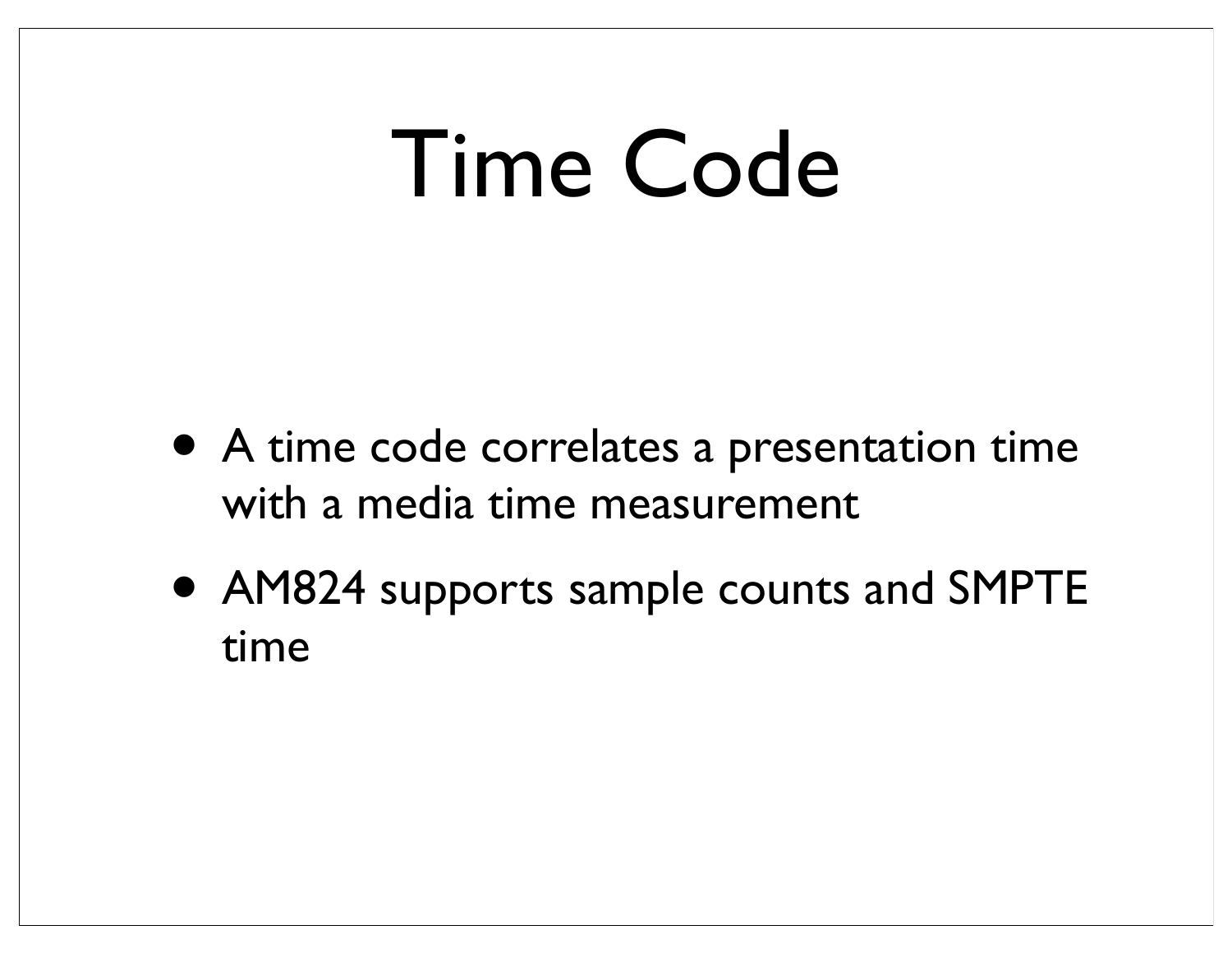#### AM824 sample count

- Sample count is a 48 bit unsigned integer
- AM824 label 0x8e is used to transport the upper 24 bits
- AM824 label 0x8f is used to transport the lower 24 bits
- Label 0x8c means no data, 0x8d is reserved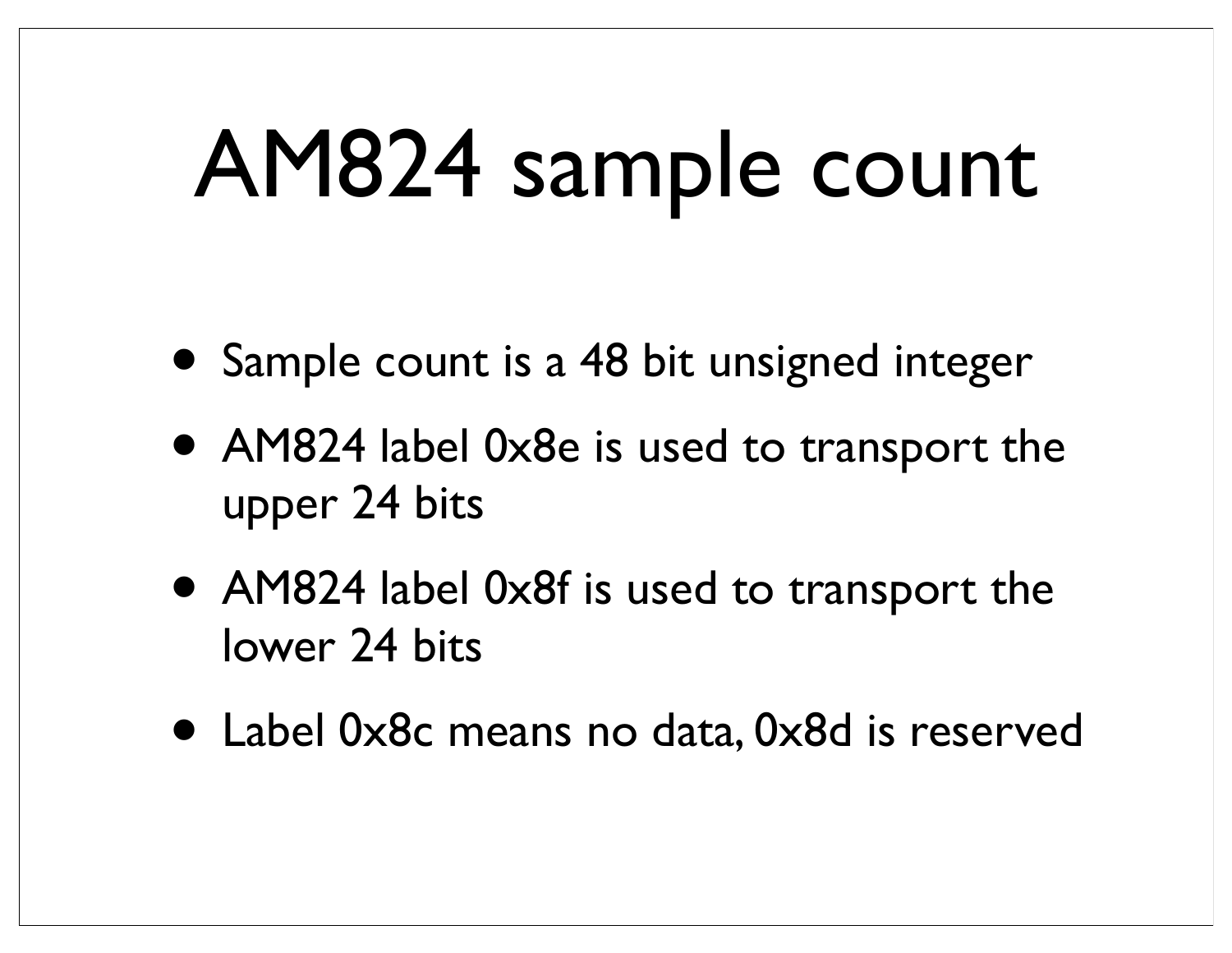#### AM824 SMPTE time

- Transports a SMPTE 12-1 time code, either LTC (longitudinal time code) or ViTC (vertical interval time code)
- SMPTE times are often used in audio installations to synchronize audio devices and pyrotechnics and lighting, even when there is no video involved
- SMPTE time code for 29.97 video are either not continuous (drop frame mode) or not "real time" (1/1.001 speed ratio)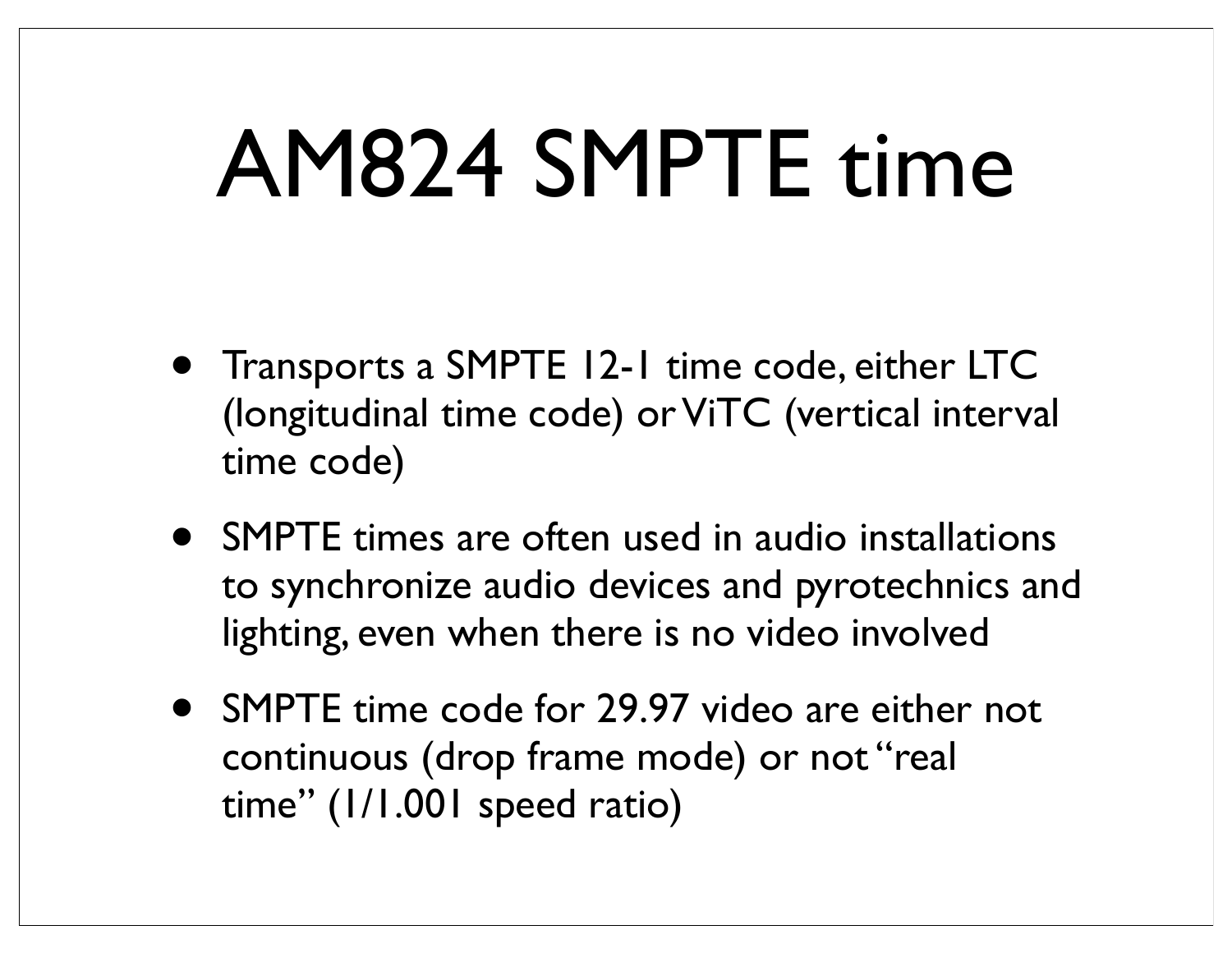### SMPTE 12-1 contents

- Measures the time since the media started with Binary coded decimal values:
	- $\bullet$  Hours (0 to 23)
	- Minutes (0 to 59)
	- Seconds (0 to 59)
	- Frames (0 to 23, 24, or 29)
	- 8 binary groups (32 bits) used by SMPTE 309 to hold date and daylight savings time
	- flags (drop frame, colour frame, etc)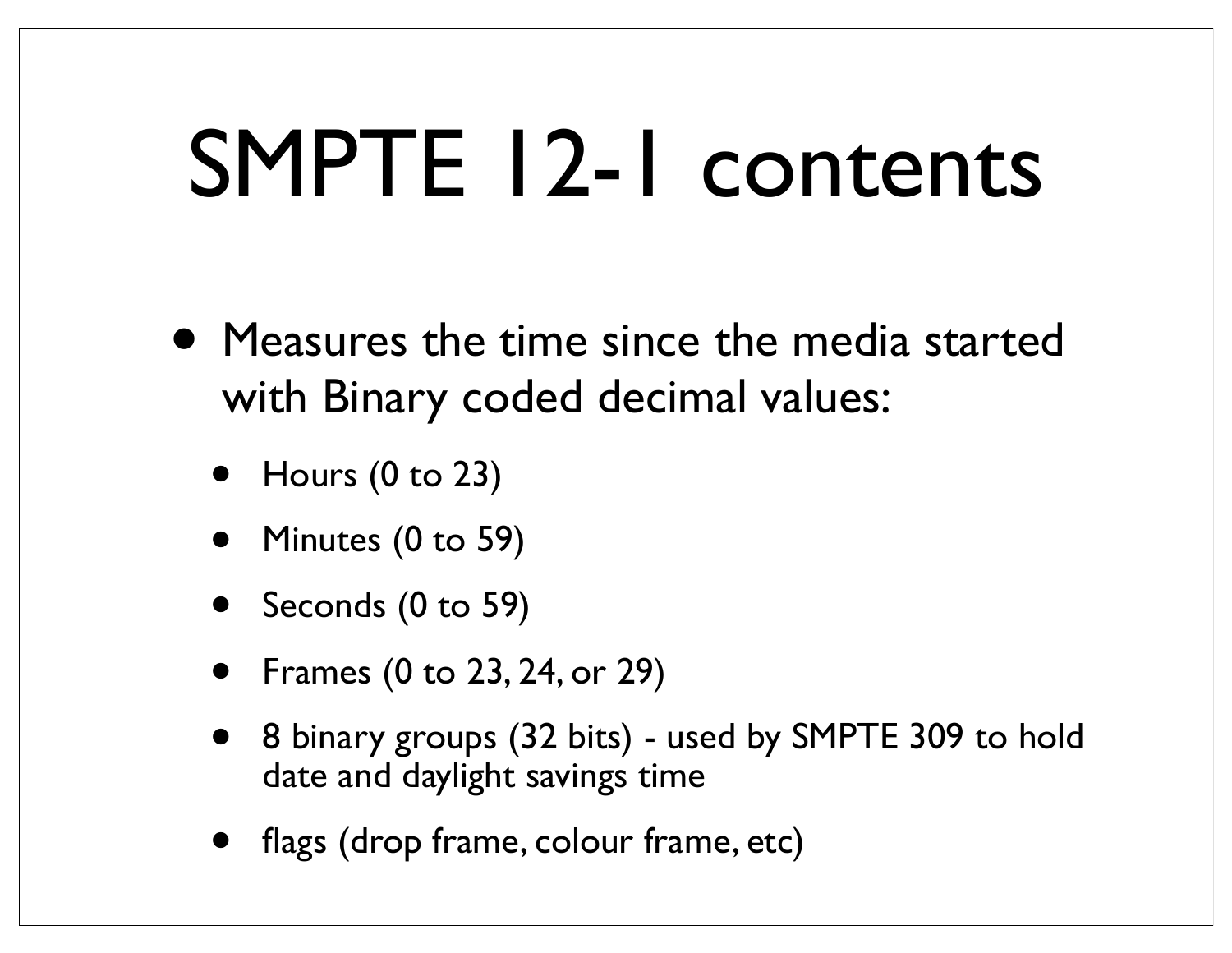# AM824 SMPTE transport

- Label  $0 \times 80 =$  no data
- Label 0x81 = BCD frames, seconds, minutes
- Label  $0 \times 82 = BCD$  hours, groups 1,2,3,4
- Label  $0 \times 83$  = groups 5,6,7,8
- Total payload is 64 bits